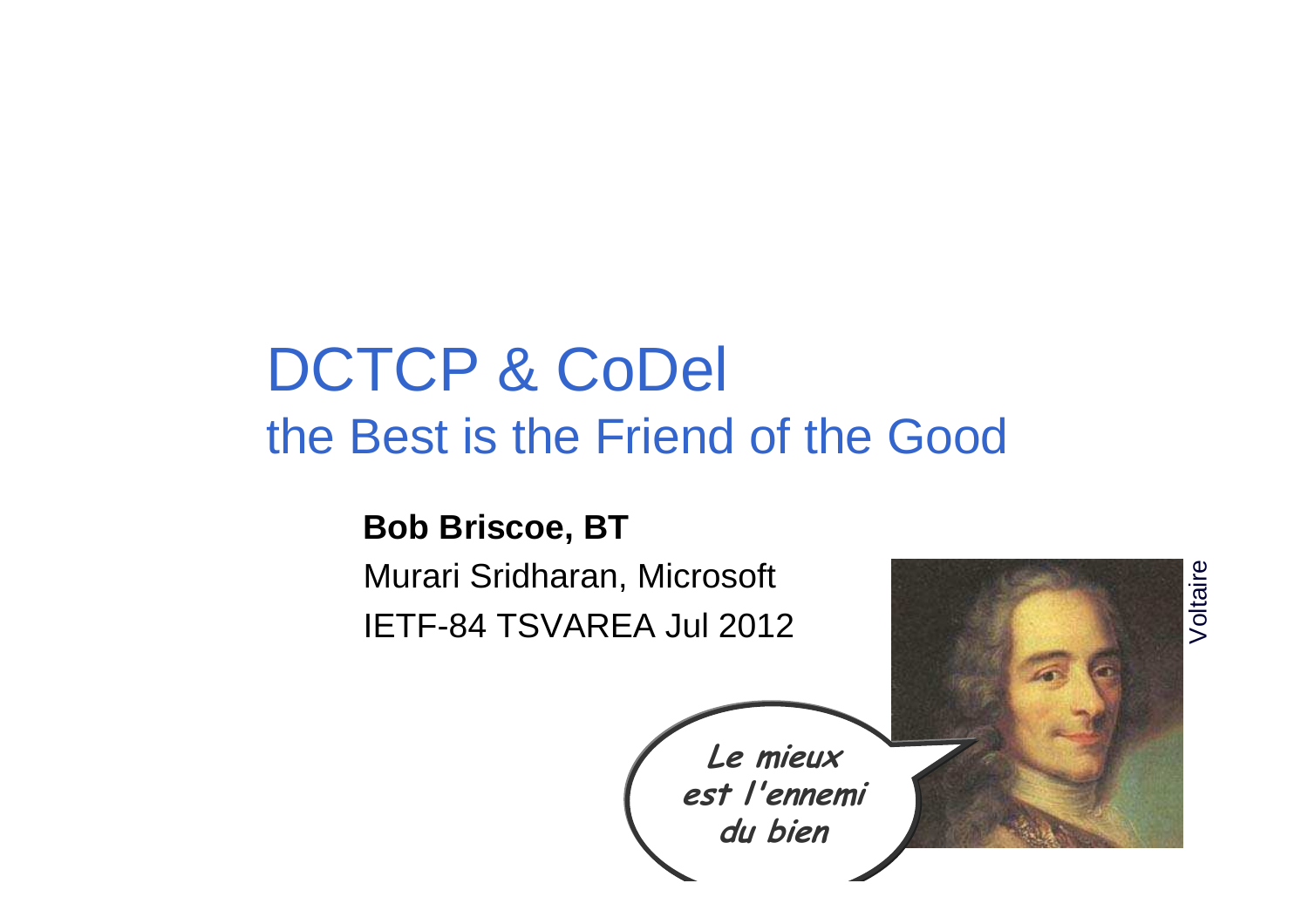### menu

- 1. why DCTCP is important
- 2. an (untested) roadmap how might DCTCP be deployed and coexist with current Internet traffic & AQMs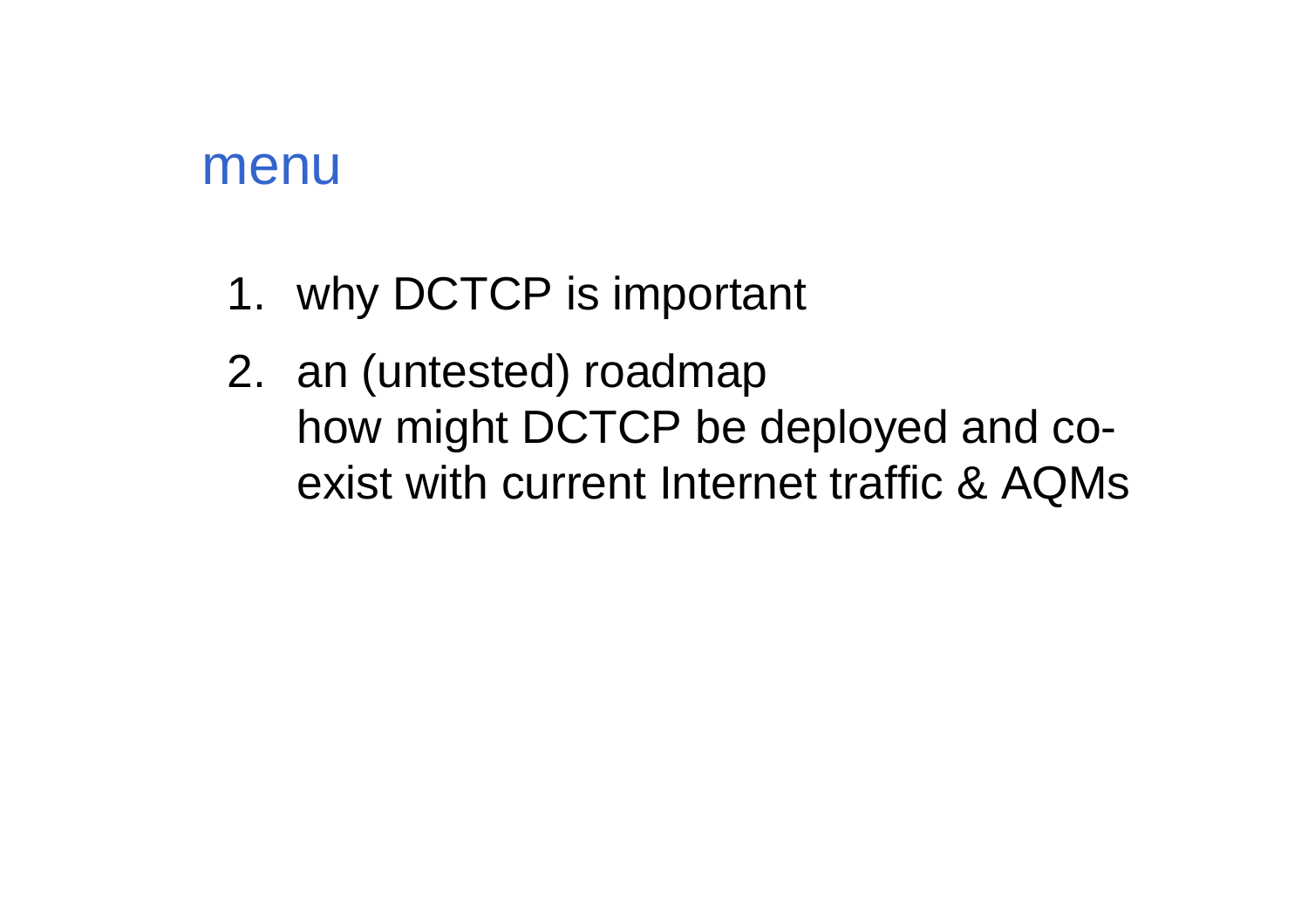## Data Centre TCP (DCTCP)

high utilisation in steady state still leaves room for bursts

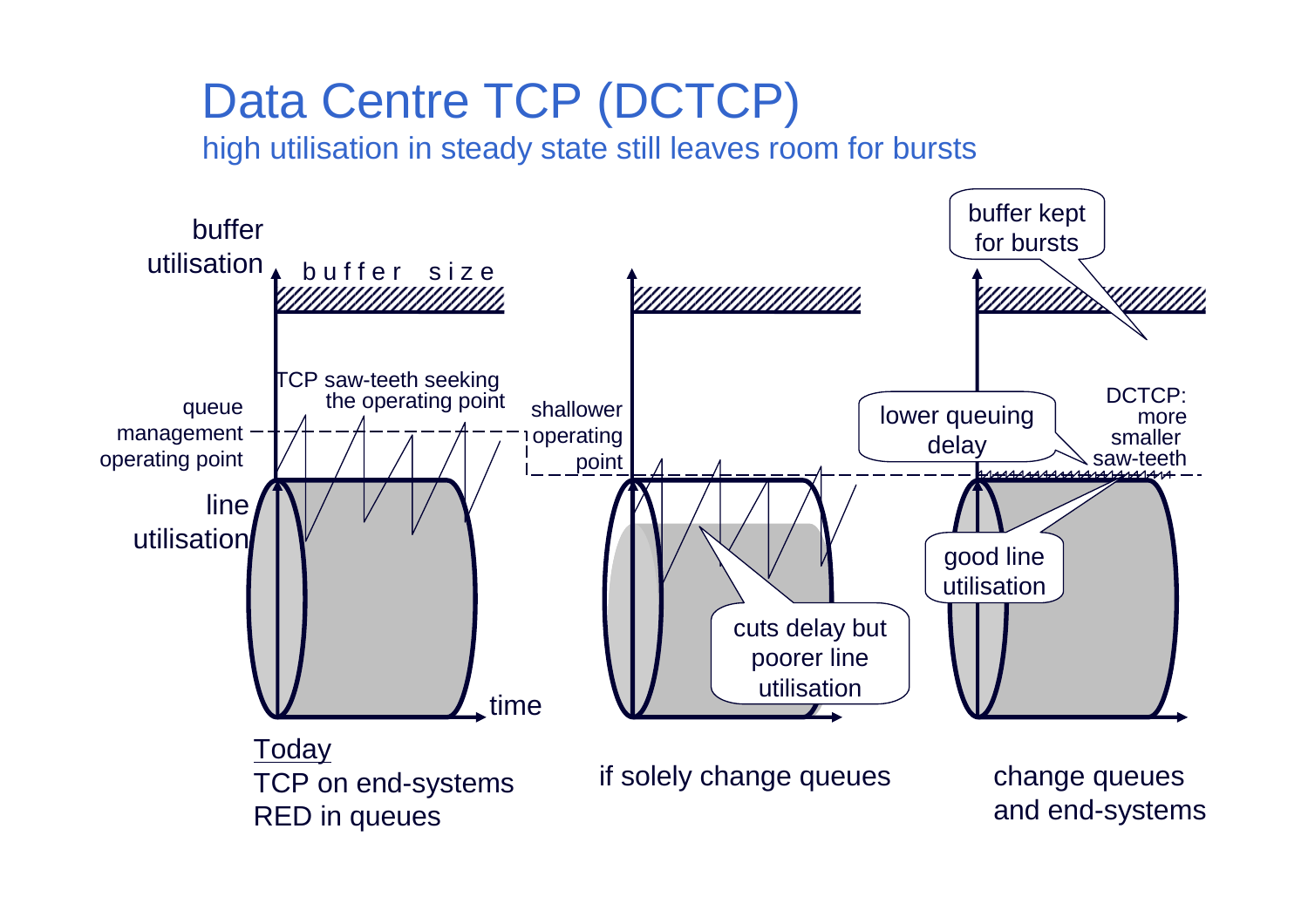## Data Center TCP Algorithm

Switch side:

• Mark packets when **Queue Length > K**

**B MarkK Don't Mark**

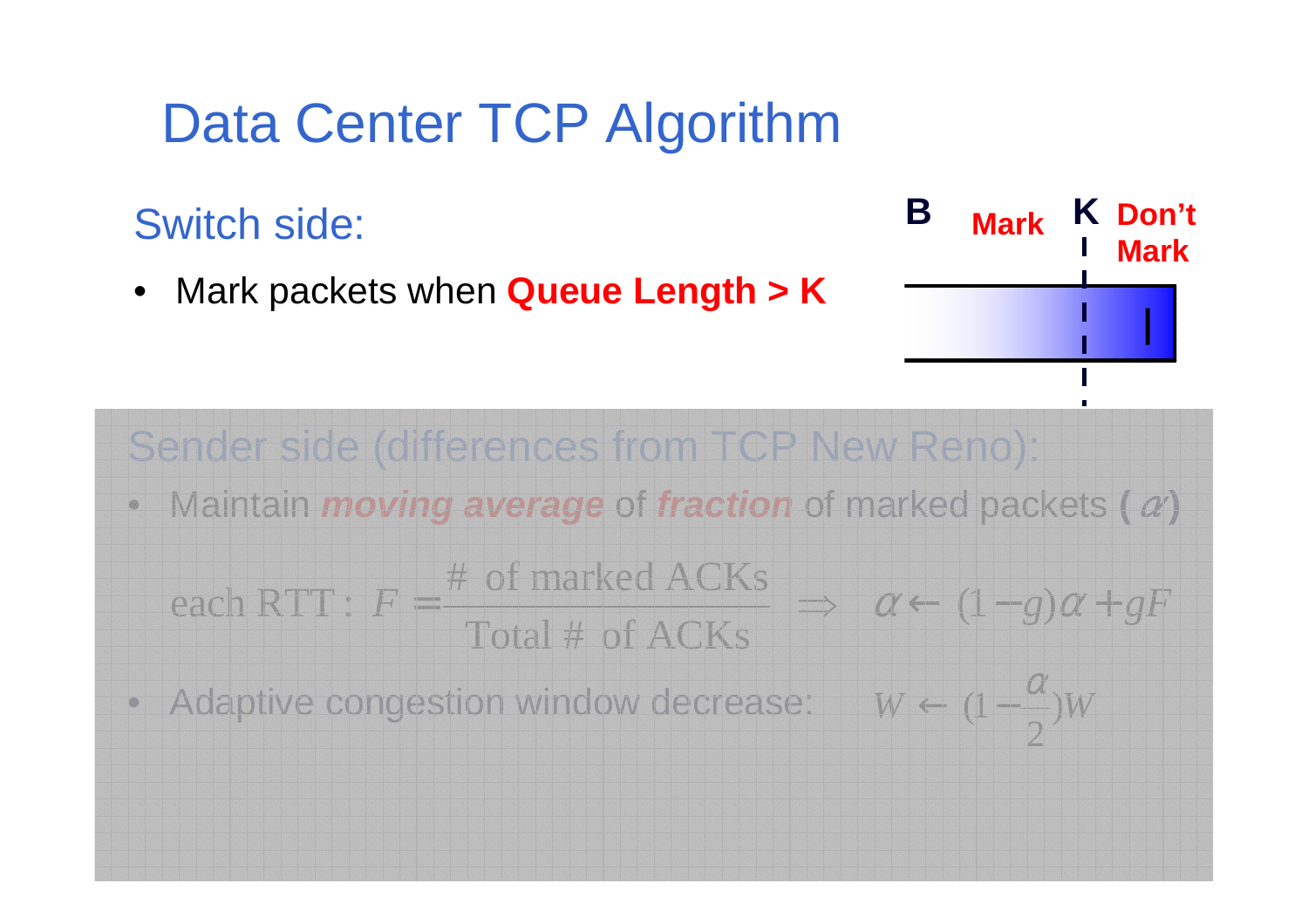## DCTCP in Action

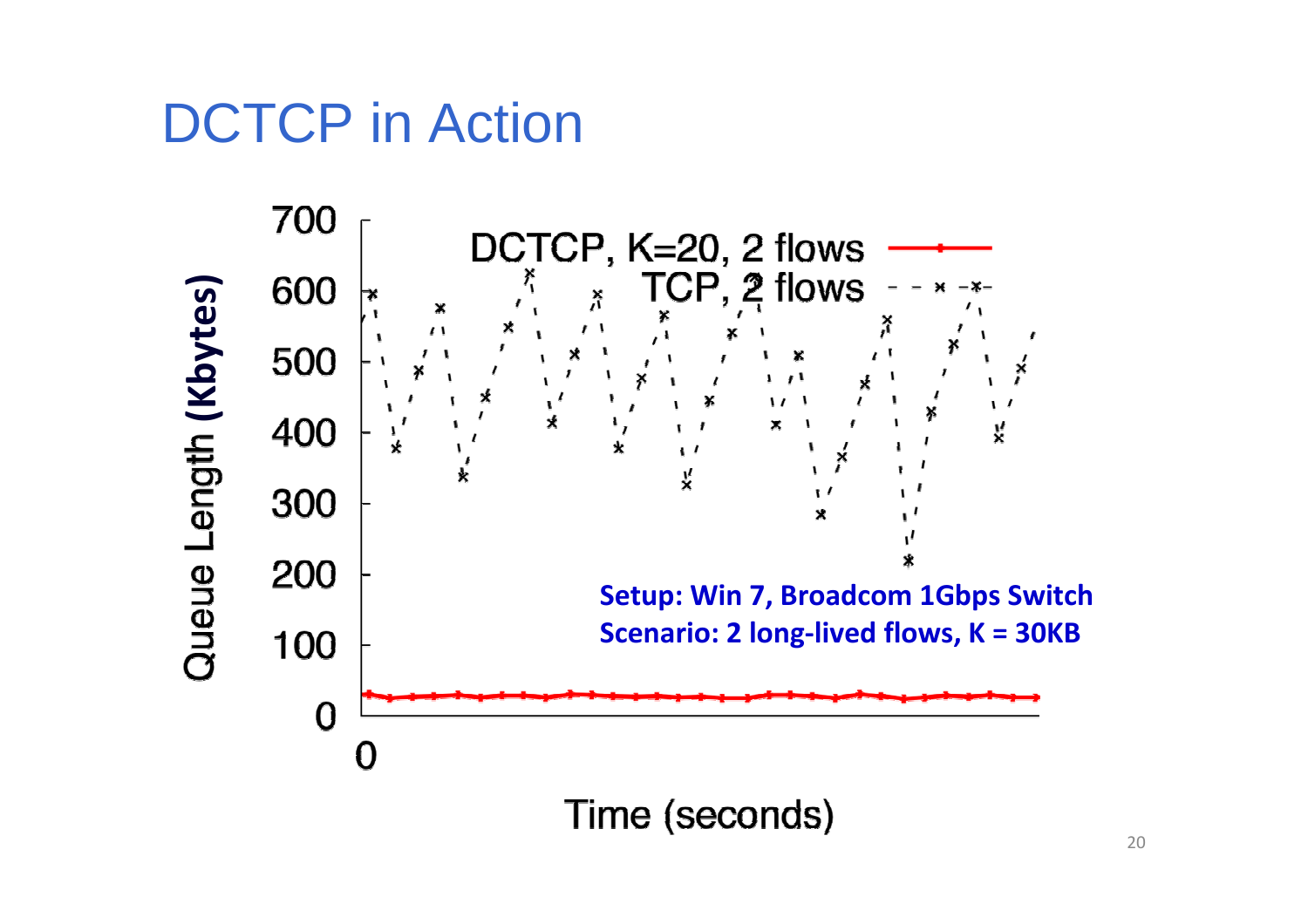## Throughput-Latency Tradeoff

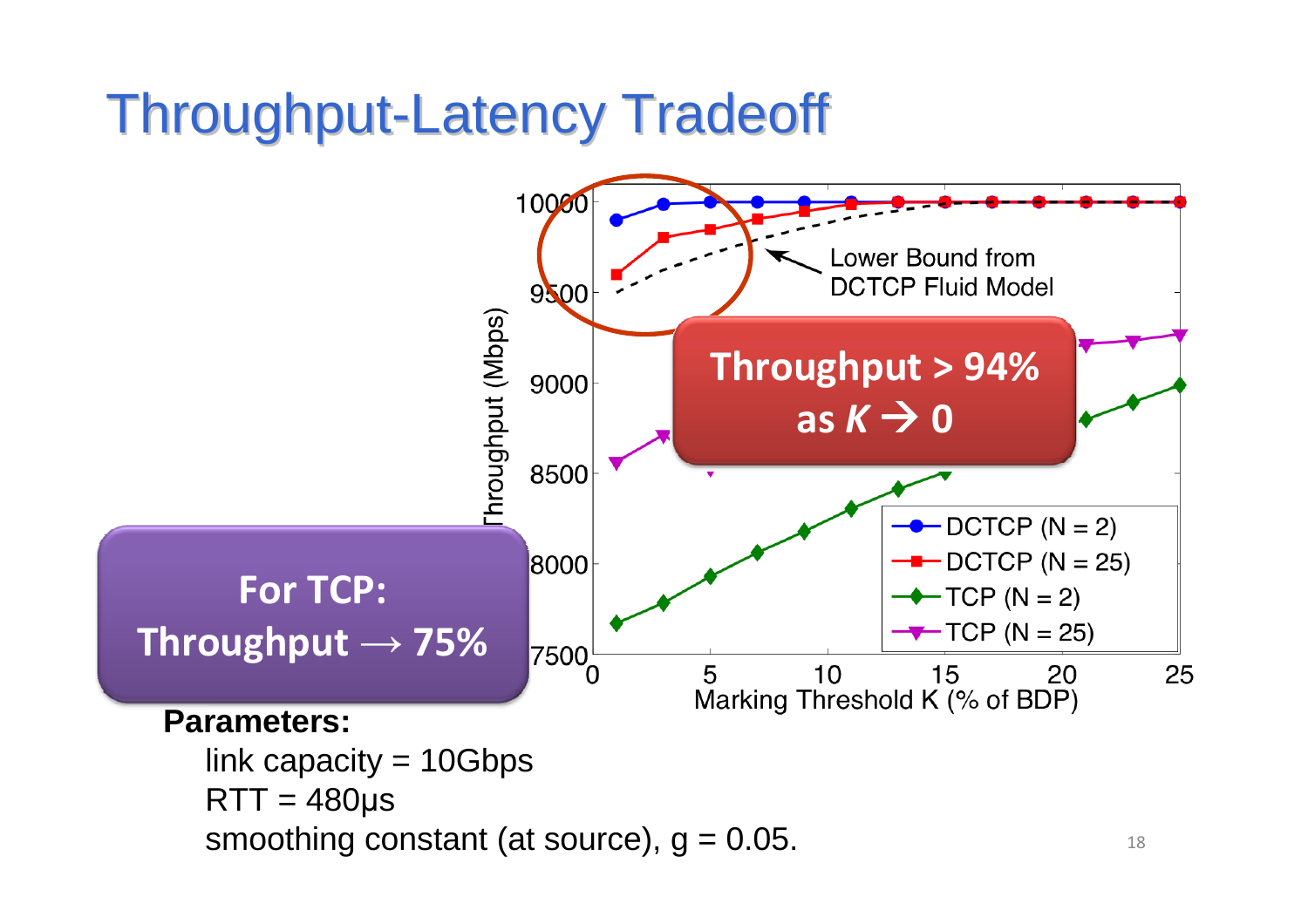## DCTCP only for data centres?

- named for a feasible deployment scenario
	- $\bullet\,$  a change to all senders, receivers and switches $^{\star}$
- not intended to be its sole applicability
	- addresses high bandwidth-delay product
	- should be applicable to slow links & long RTTs
- $\bullet\,$  only tested down to 100Mb/s so far $^\dagger$ 100Mb/s x 500 µ s=250kb/s x 200ms

<sup>\*</sup> Switches/routers only require reconfig if they support ECNsenders (and receivers) require implementation change

 $^\dagger$  An issue with a wide range of RTTs has been addressed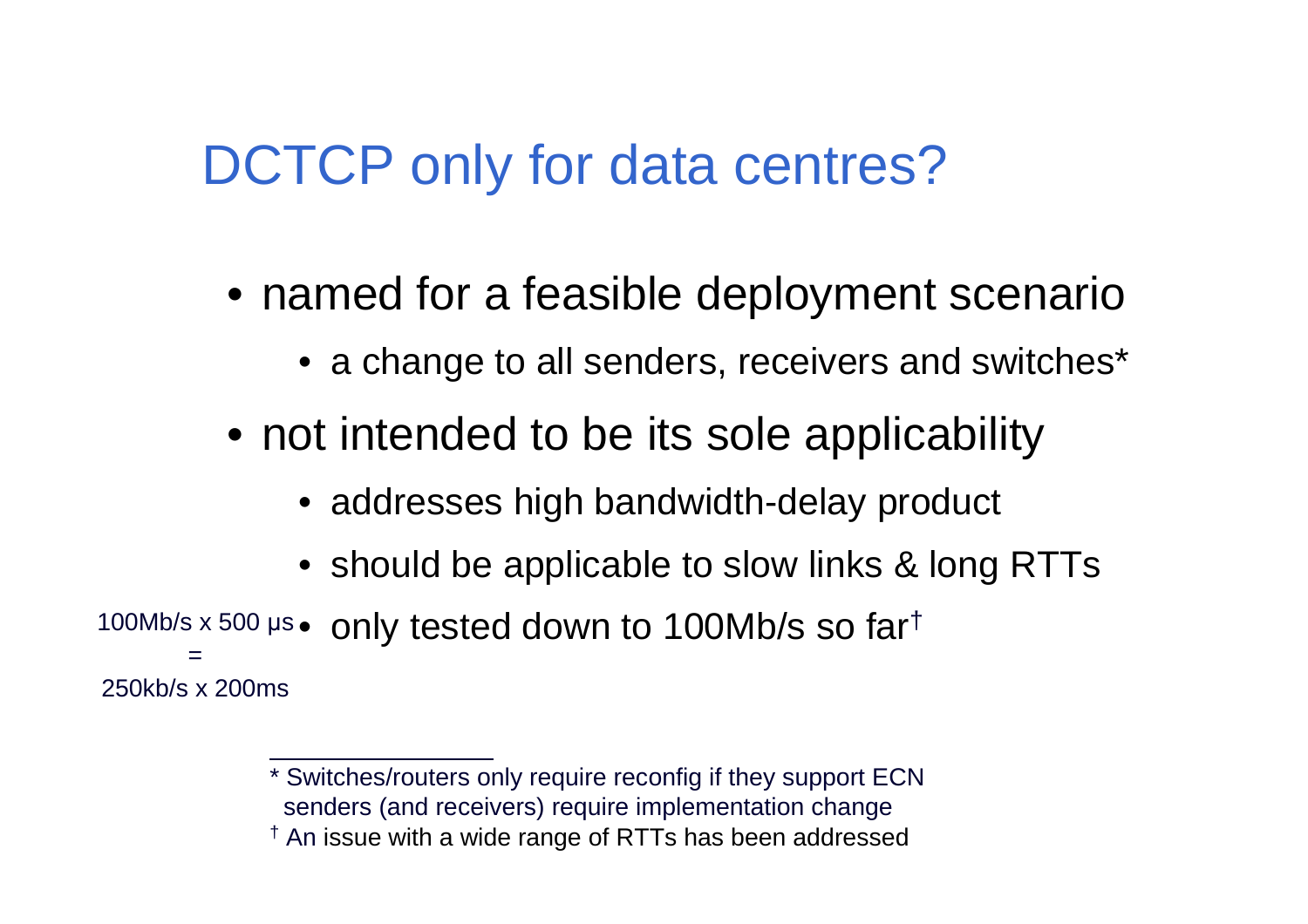## DCTCP activity

- • E2e Transport
	- • In Windows 8 Server data center template
	- I-D for DCTCP feedback (intended EXP) •[draft-kuehlewind-tcpm-accurate-ecn-01]
- AQM
	- Existing kit: Just a degenerate config of RED•
	- Can be implemented as just a step at K packets (single 'if' command)•
	- $\bullet$ For zero-delay can use a virtual queue [RC5670]
		- $\bullet$ hardware implementations ["How to Build a Virtual Queue from Two Leaky Buckets"]

Marking:

probability DCTCP

- $\bullet$ see **HULL** for specifics with DCTCP
- • Analysis, papers, Linux & ns2 implementation, etc
	- •<http://www.stanford.edu/~alizade/Site/DCTCP.html>
	- •SIGCOMM paper gives entry point



Marking

max

probability

**RED** 

 $\overline{\sigma}$ 

 $\vec{e}$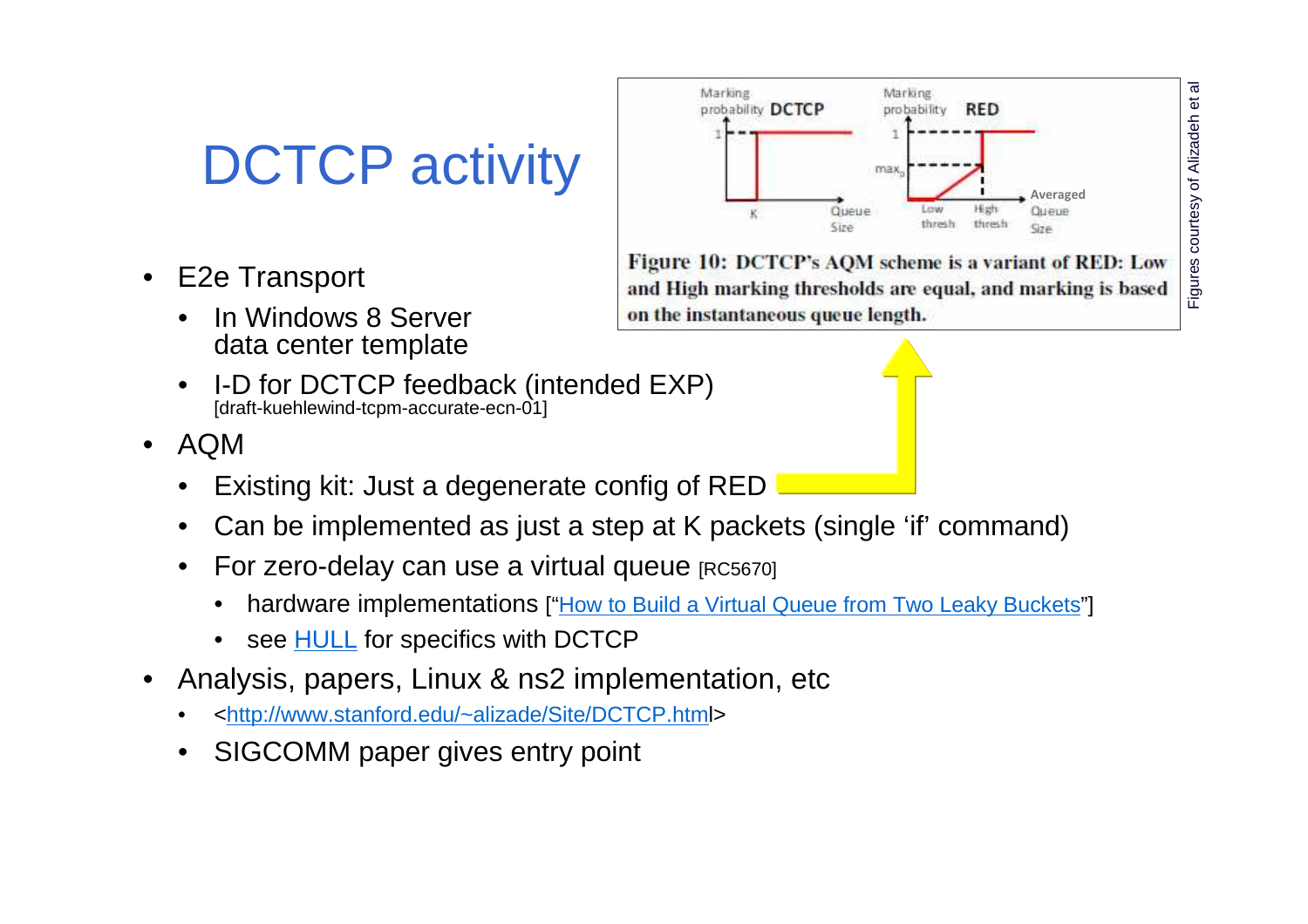### DCTCP: differences from traditional AQMse.g. CoDel

- source smooths signals
	- not the queue
- source responds to extent of signals
	- not just their existence
- designed for ECN only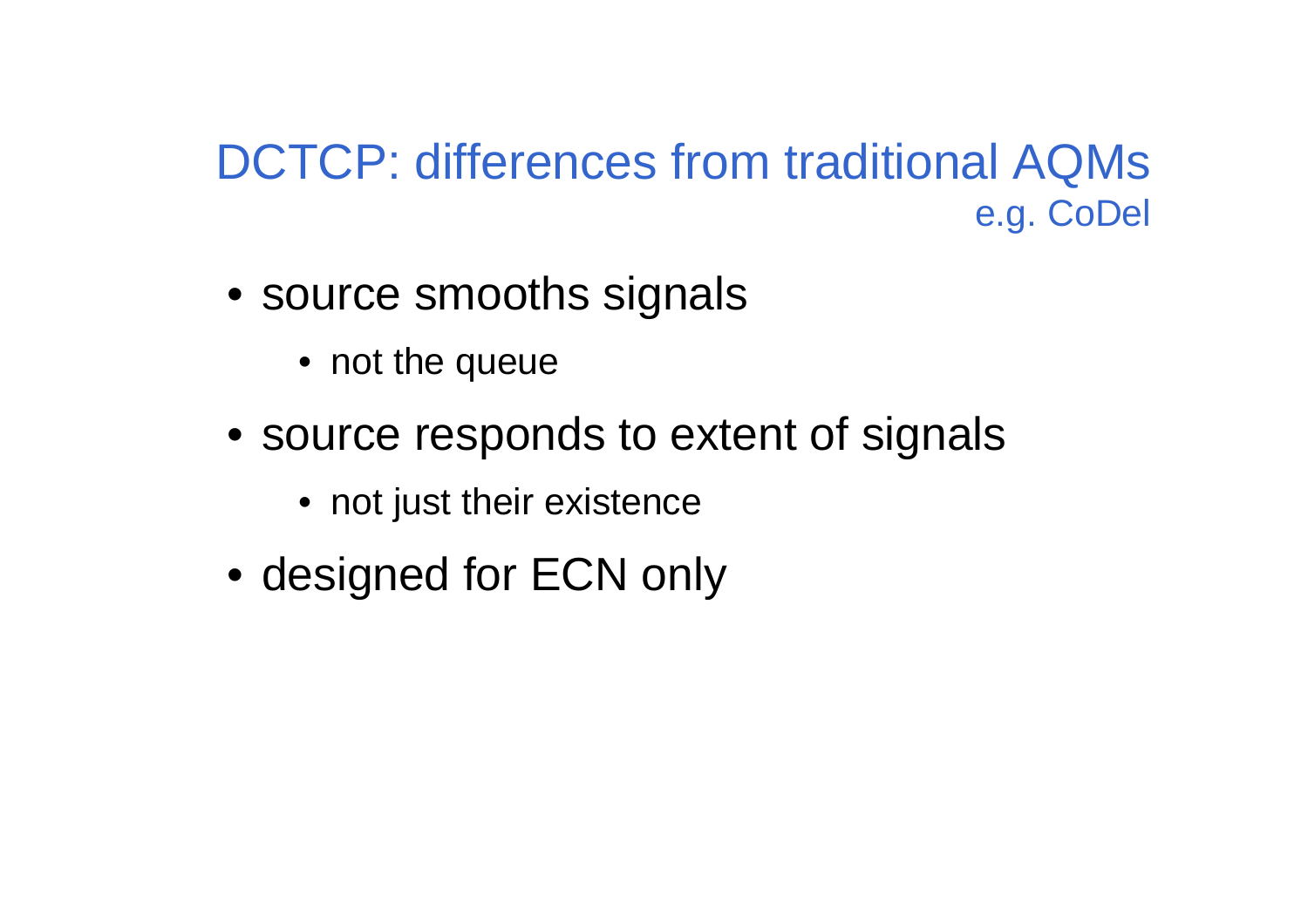# which node owns the RTT?

- we want to smooth away queues that disappear within ~1 RTT
	- but which RTT?

### the network?

- traditional AQMs hold back signals for the 'nominal' worst-case (long RTT)
- DCTCP signals immediately
	- no 'nominal' RTT to configure / hard-code / adapt

## the host?

- each DCTCP flow smooths over its own RTT
- short RTT flows can fill troughs & avoid peakson behalf of longer ones (and themselves)

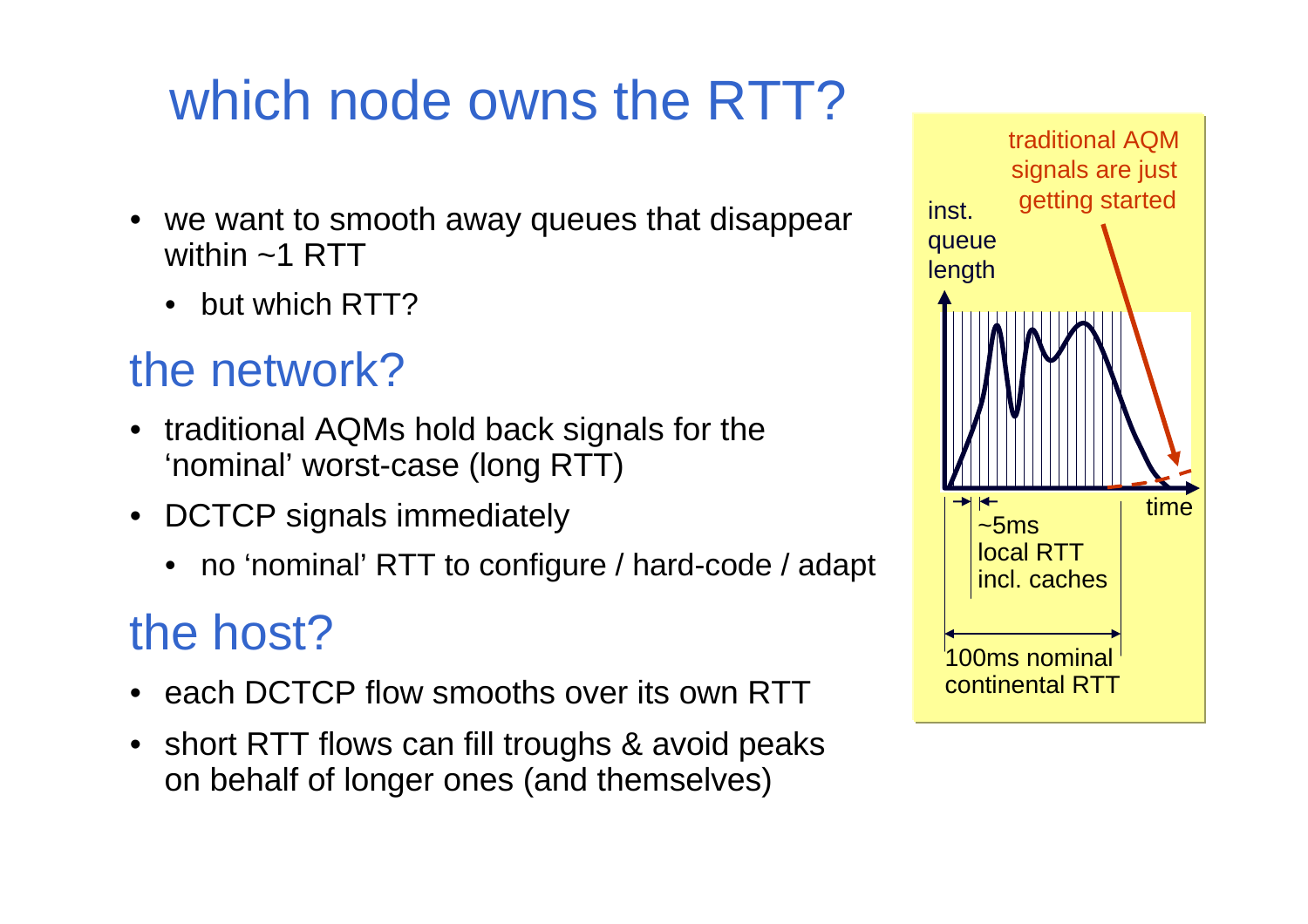## DCTCP & CoDelthe Best is the Friend of the Good

But DCTCP's approach onlymakes sense with ECN…

**Encore, le mieux est l'ennemi dubien**

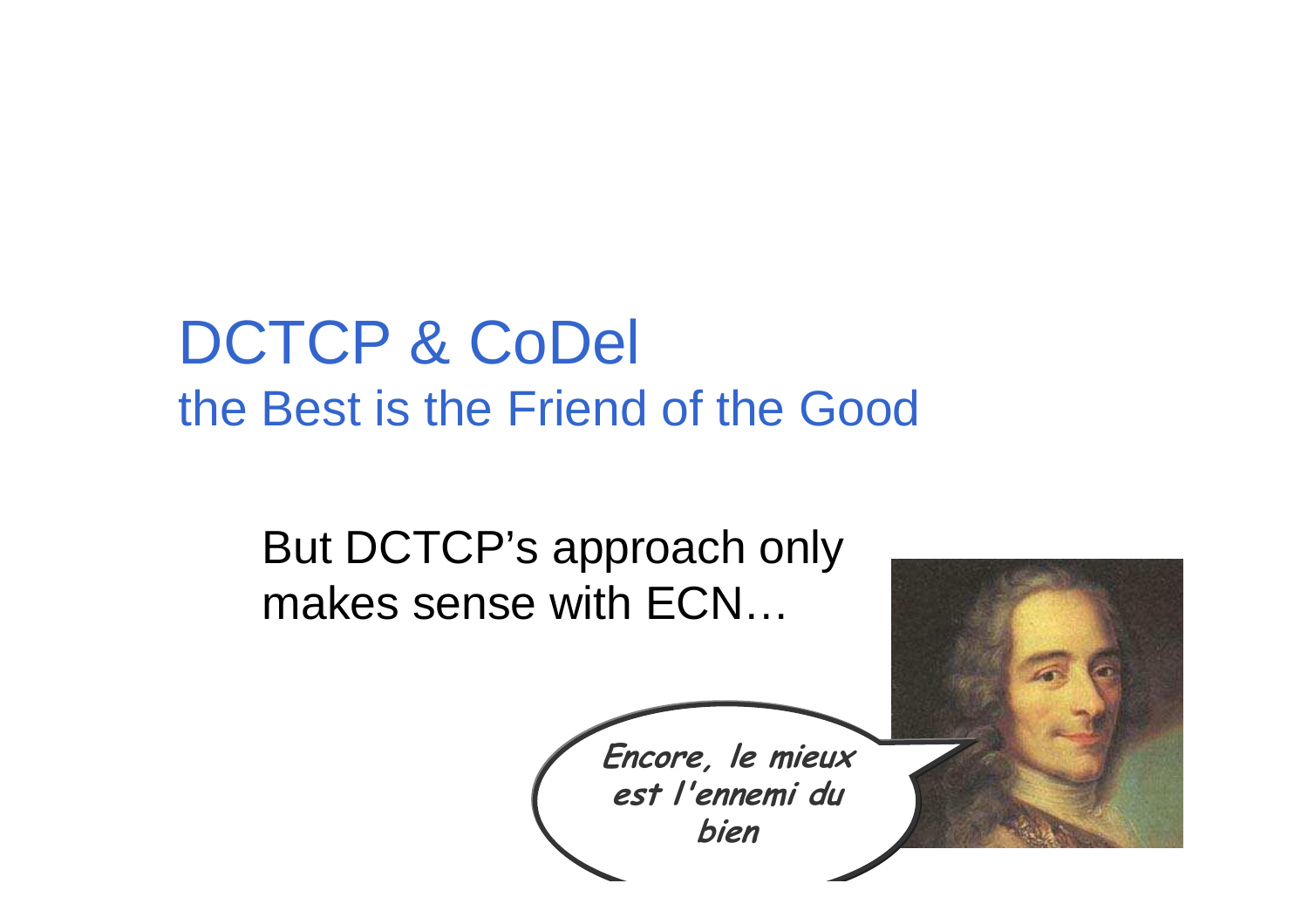## ECN and drop are not equivalent

- ECN is solely a signal
	- no problem sending out a burst of ECN and later smoothing it away at the source

- drop is both an impairment and a signal
	- simultaneously want to avoid it and hear it
	- a burst of loss can't just be smoothed away
		- collateral damage from timeouts etc.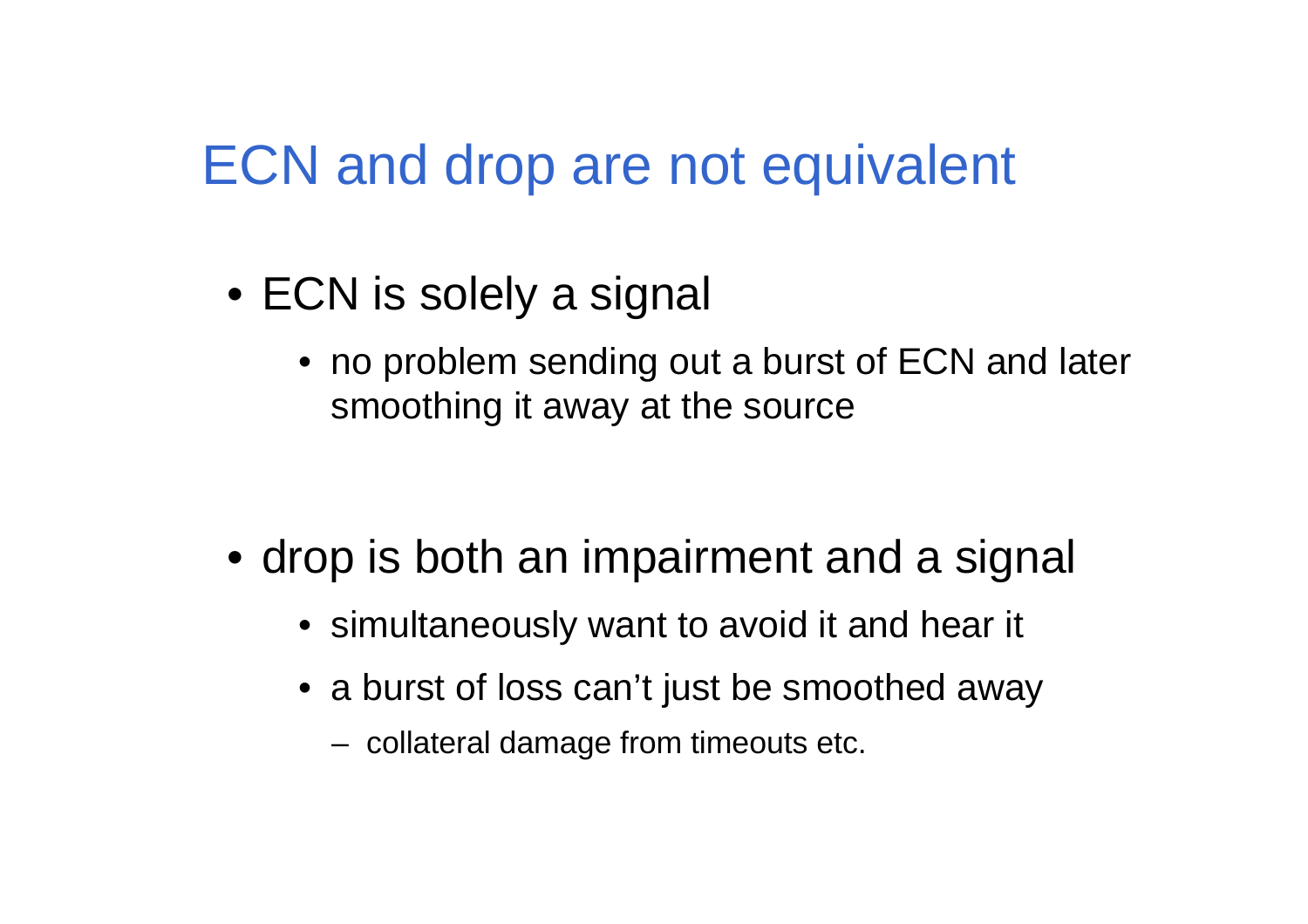Can smoothing on the host interoperate with smoothing in the network?

current rule (paraphrased from RFC 3168)

- Signal ECN when queue would otherwise drop
- Respond to ECN exactly as a drop
- intended to prevent starvation of one by the other

proposal: overload the meaning of an ECN-capable pkt

- for queue, ECN also means SHOULD NOT smooth
- for transport, ECN also means SHOULD smooth
- under persistent congestion
	- need to ensure shares stabilise and no-one starves
	- despite different dynamics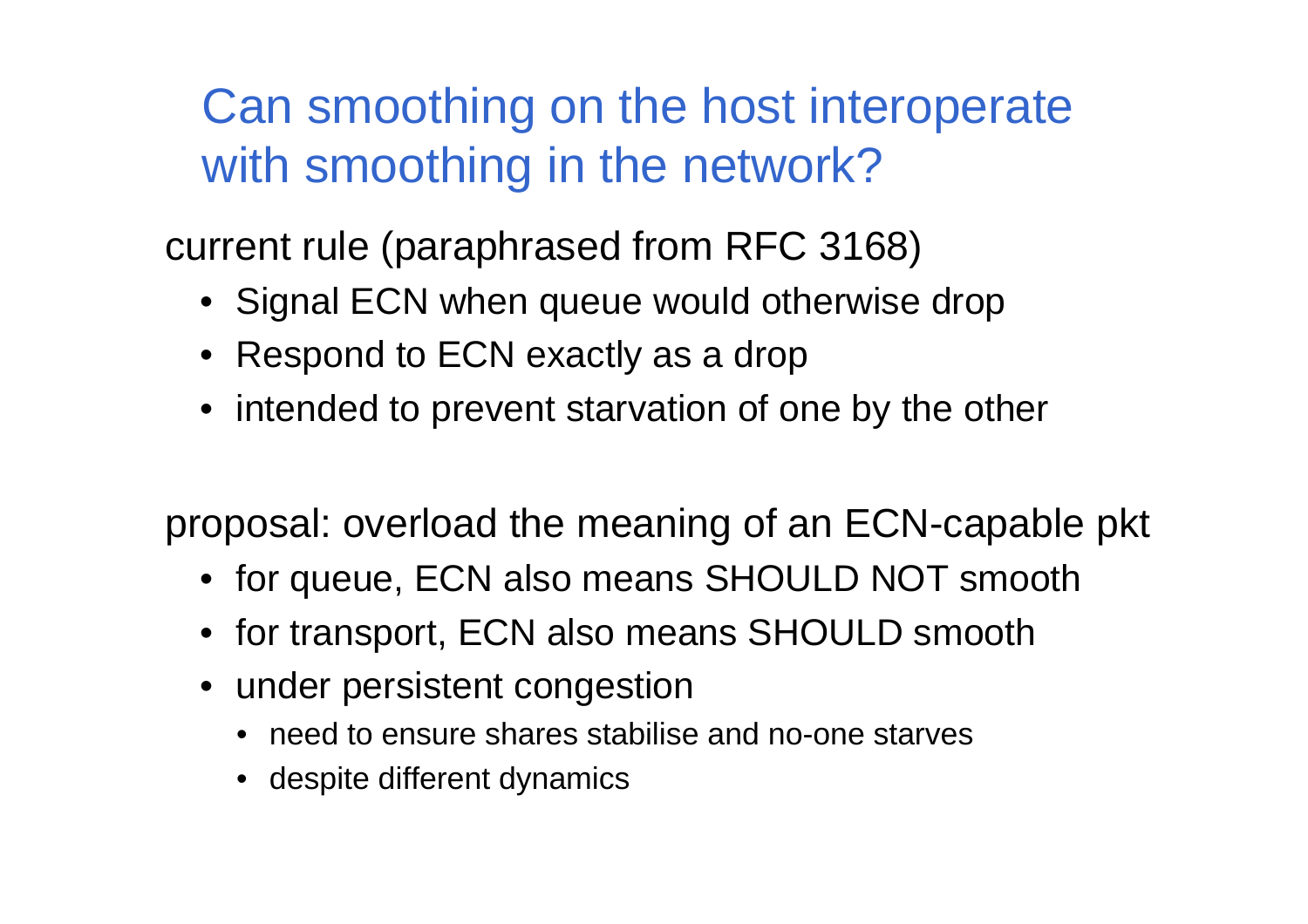## interoperability between old & overloaded meanings of ECN

| host  <br>queue | one big instant<br>response to<br><b>ECN per RTT</b> | small smoothed<br>responses to<br>each ECN |
|-----------------|------------------------------------------------------|--------------------------------------------|
| smoothed ECN    |                                                      | $\checkmark$                               |
| instant ECN     |                                                      |                                            |

ticks are based on conjecture, not experimental evidence

 $1$  don't get full gain in latency until host upgrades as well

 $2$  doubly delayed response to congestion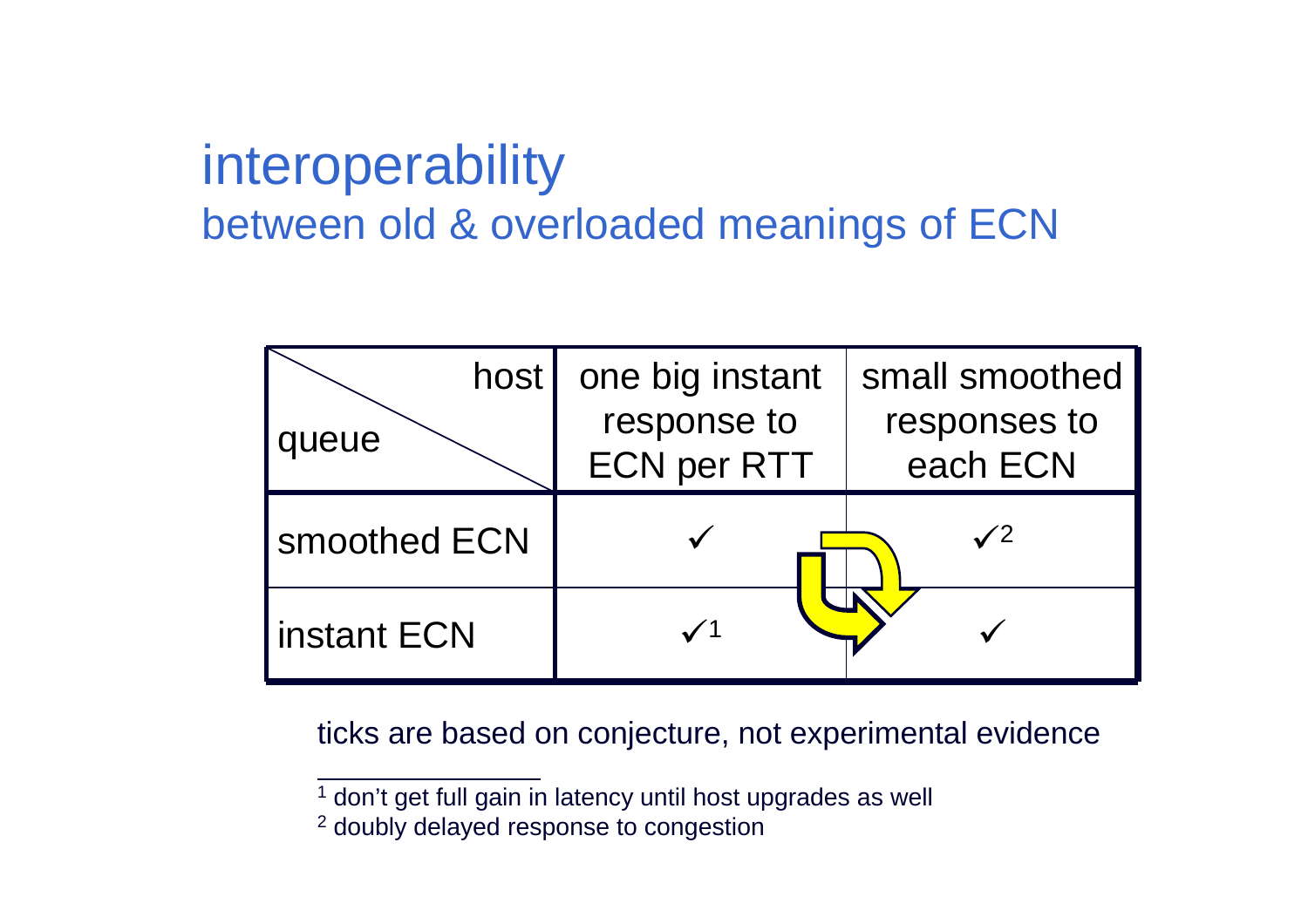### message

- zero-config AQMs are good
	- CoDel for drop
	- simple step for ECN
		- far greater potential gains
- in parallel to CoDel field testing
	- work on interop with unsmoothed AQM for ECN
	- $\bullet\,$  otherwise the lazy option (ECN = drop) prevails
	- would be a wasted opportunity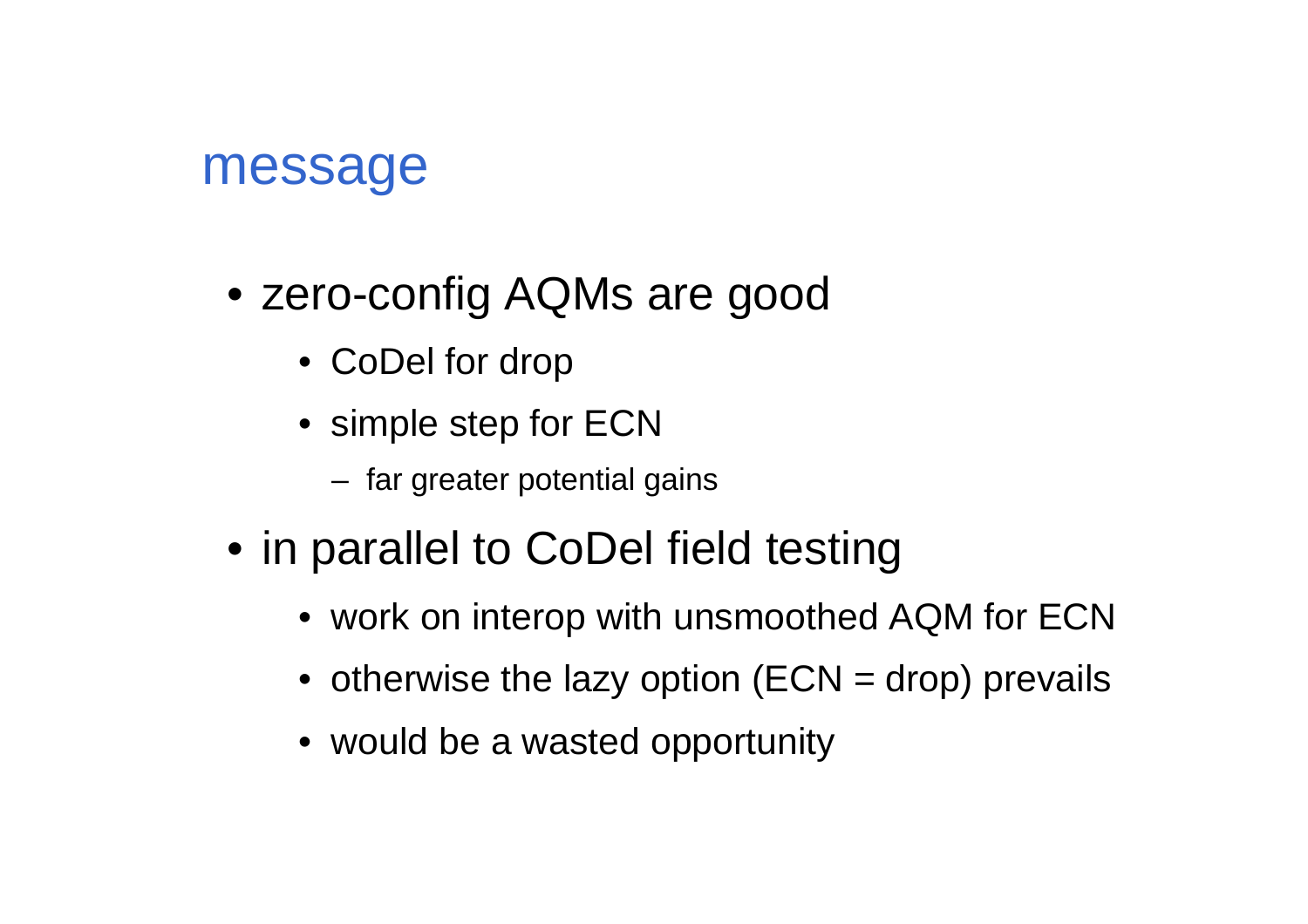## DCTCP & CoDelthe Best is the Friend of the Good

Q&A*Je ne savais***<br>pas le mieux<br>était si simple pas le mieux était si simple**